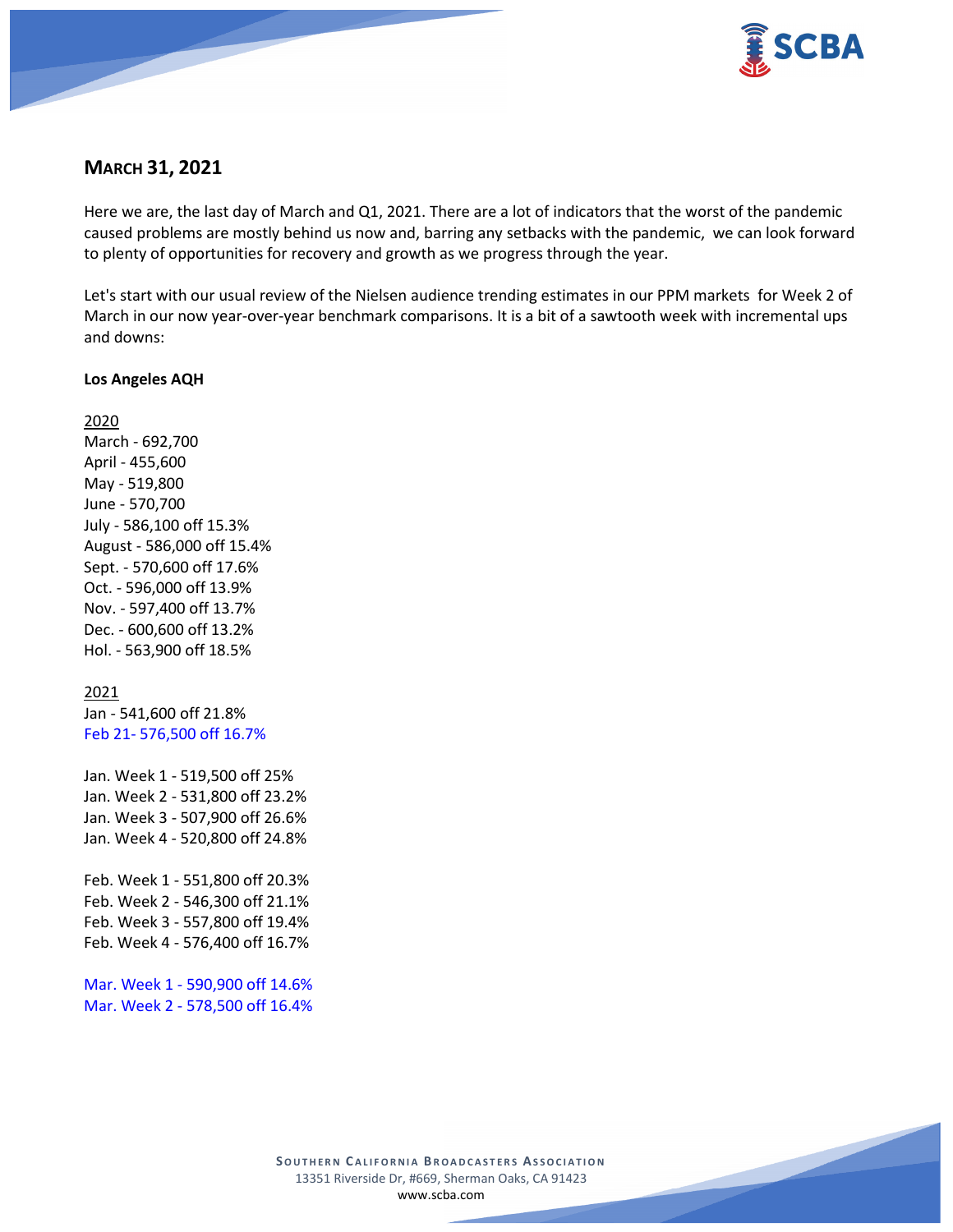

### **Los Angeles Cume**

#### 2020

March - 10,611,300 April - 9,080,100 May - 9,572,200 June - 9,941,100 July - 10,089,600 off 4.9% August - 10,029,800 off 5.4% Sept. - 9,999,500 off 5.7% Oct. - 10,055,100 off 5.2% Nov. - 10,133,900 off 4.4% Dec. - 9,955,600 off 6.1% Hol. - 9,936,300 off 6.3%

#### 2021

Jan. - 9,587,700 off 9.6% Feb. - 9,717,300 off 8.4%

Jan. Week 1 - 9,541,700 off 10% Jan. Week 2 - 9,560,000 off 9.9% Jan. Week 3 - 9,558,400 off 9.9% Jan. Week 4- 9,690,700 off 8.6%

Feb. Week 1 - 9,660,500 off 8.9% Feb. Week 2 - 9,776,500 off 7.8% Feb. Week 3 - 9,603,500 off 9.4% Feb. Week 4 - 9,828,900 off 7.3%

Mar. Week 1 - 9,647,900 off 9% Mar. Week 2 - 9,582,400 off 9.6%

### **Riverside/San Bernardino AQH**

2020 March - 128,900 April - 96,200 May - 105,000 June - 115,100 July - 108,600 off 15.7% August - 109,400 off 15.1% Sept. - 102,100 off 20.7% Oct. - 106,000 off 17.7% Nov. - 105,600 off 18% Dec.- 108,200 off 16%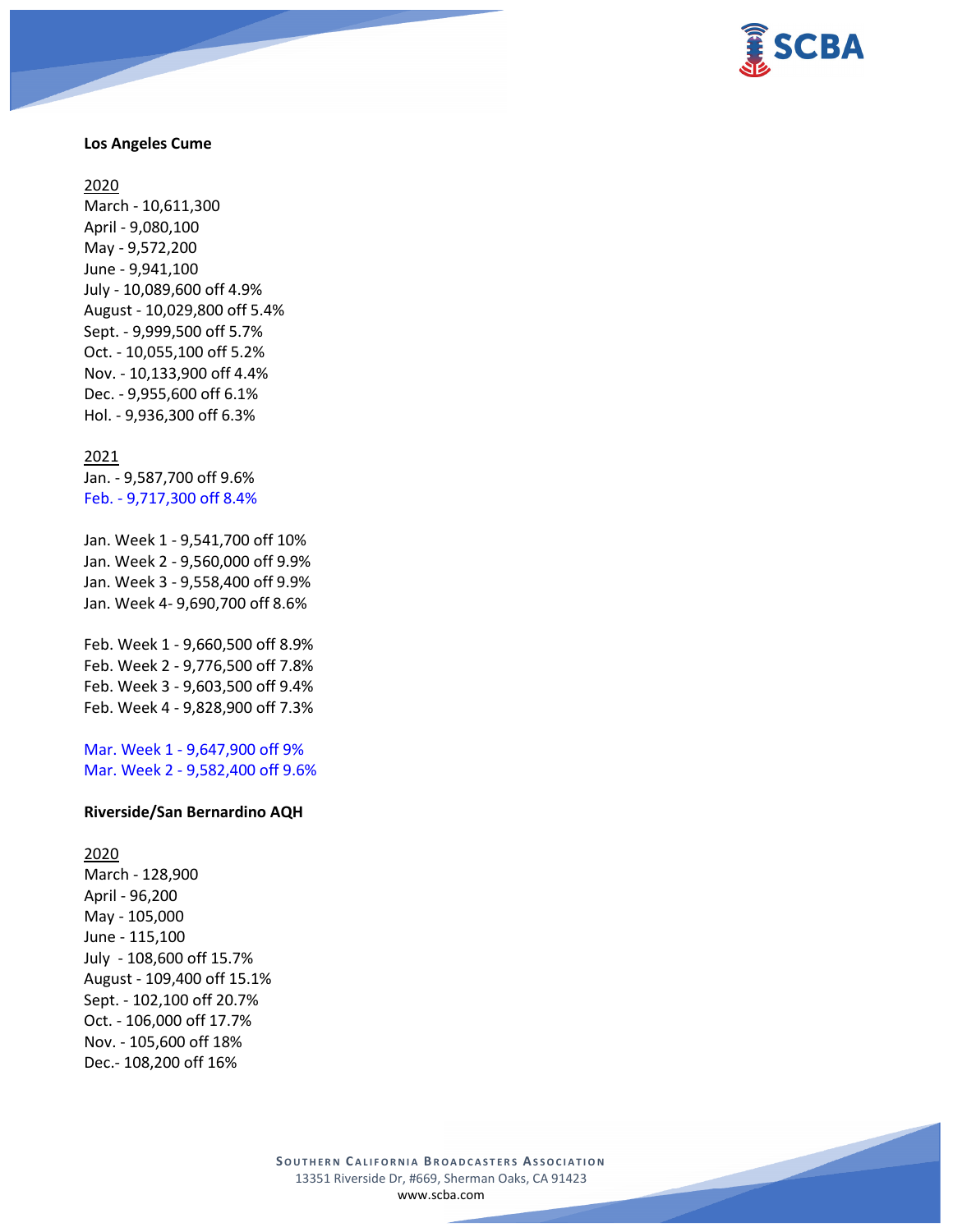

Hol. - 95,600 off 25.8%

2021 Jan. - 91,500 off 29% Feb. -101,800 off 21%

Jan. Week 1 - 88,900 off 31% Jan. Week 2 - 86,400 off 32.9% Jan. Week 3 - 85,800 off 33.4% Jan. Week 4 - 95,100 off 26.2%

Feb. Week 1 - 97,700 off 24.2% Feb. Week 2 - 98,000 off 23.9% Feb. Week 3 - 98,200 off 23.8% Feb. Week 4 - 101,900 off 20%

Mar. Week 1 - 101,600 off 21.1% Mar. Week 2 - 105,500 off 18%

### **Riverside/San Bernardino Cume**

## 2020

March - 2,012,400 April - 1,727,400 May - 1,846,500 June - 1,924,800 July - 1,968,100 off 2.2% August - 1,948,500 off 3.1% Sept. - 1,909,800 off 5% Oct. - 1,891,200 off 6% Nov. - 1,901,700 off 5.5% Dec. - 1,920,900 off 4.5% Hol. - 1,866,700 off 7.2%

#### 2021

Jan. - 1,824,500 off 9.3% Feb. - 1,941,100 off 3.5%

Jan. Week 1 - 1,831,600 off 8.9% Jan. Week 2 - 1,792,800 off 10.9% Jan. Week 3 - 1,790,600 off 11% Jan. Week 4 - 1,882,900 off 6.4%

Feb. Week 1 - 1,921,500 off 4.5% Feb. Week 2 - 1,930,300 off 4%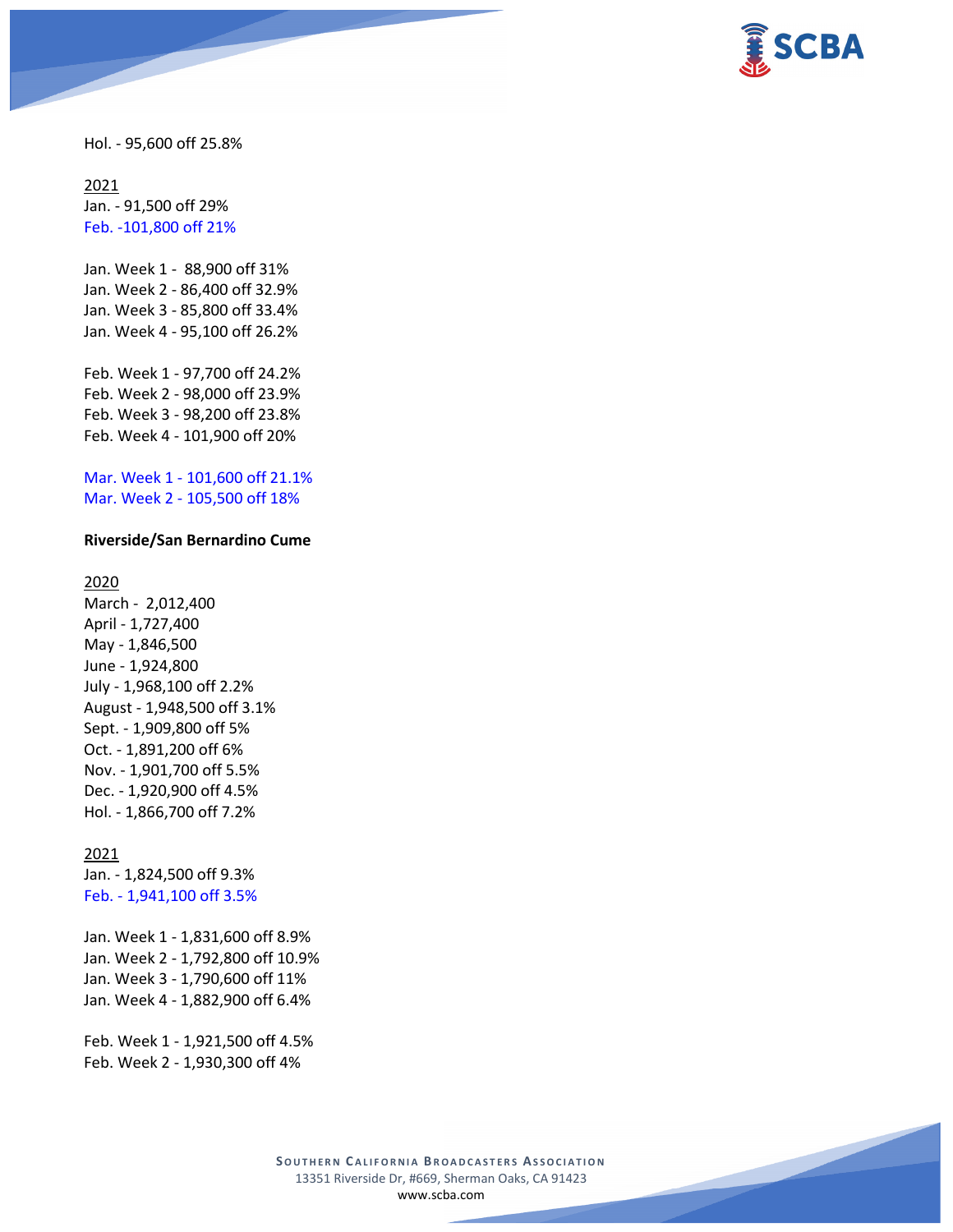

Feb. Week 3 - 1,945,000 off 3.3% Feb. Week 4 - 1,967,800 off 2.2%

Mar. Week 1 - 1,903,700 off 5.4% Mar. Week 2 - 1,876,800 off 6.7%

### **San Diego AQH**

2020

March - 142,700 April - 98,000 May - 109,400 June - 120,100 July - 126,000 August - 128,500 (off 10%) Sept. - 125,000 (off 12.4%) Oct. - 126,800 (off 11.1%) Nov. - 129,300 (off 9.4%) Dec. - 124,500 (off 12.8%) Hol. - 119,700 (off 16.11%)

## 2021

Jan. - 114,200 (off 19.97%) Feb. - 117,700 (off 17.5% from March)

Jan. Week 1 - 112,300 off 21.3% Jan. Week 2 - 111,500 off 21.9% Jan. Week 3 - 105,200 off 26.3% Jan. Week 4 - 112,100 off 21.4%

Feb. Week 1 - 114,800 off 19.6% Feb. Week 2 - 111,800 off 21.7% Feb. Week 3 - 113,100 off 20.7% Feb. Week 4 - 113,900 off 20.2%

Mar. Week 1 - 117,000 off 18.0% Mar. Week 2 - 119,000 off 16.6%

### **San Diego Cume**

#### 2020

March - 2,549,000 April - 2,133,900 May - 2,303,400 June - 2,408,600 July - 2,438,900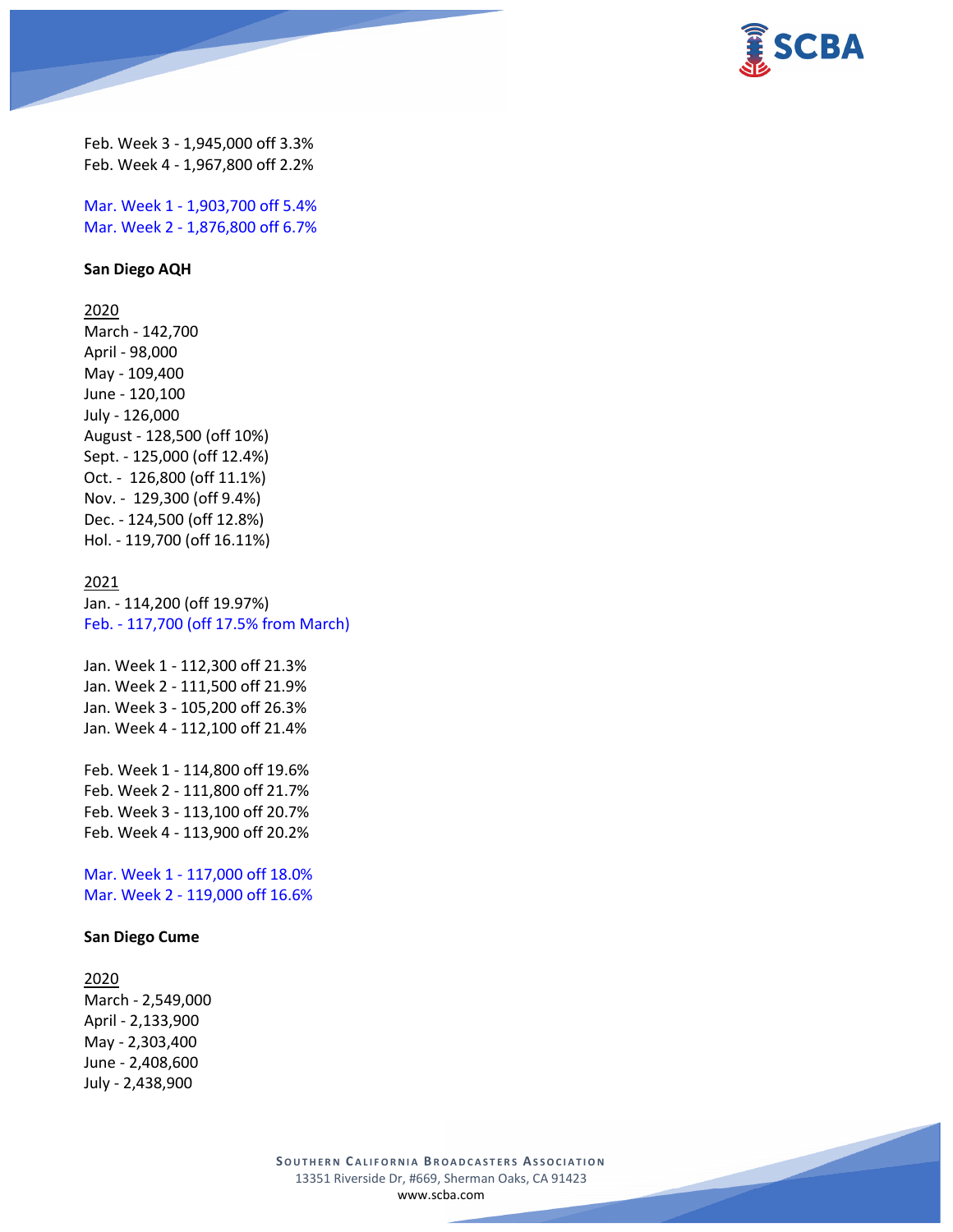

August - 2,418,400 (off 5.1% from March) Sept. - 2,382,700 (off 6.5%) Oct. - 2,398,000 (off 5.9%) Nov. - 2,361,900 (off 7.3%) Dec. - 2,388,500 (off 6.3%) Hol. - 2,344,600 (off 8.0%)

### 2021

Jan. - 2,287,800 (off 10.2%) Feb. - 2,302,200 (off 9.7%)

Jan. Week 1 - 2,377,200 (off 6.7%) Jan. Week 2 - 2,296,200 (off 9.9%) Jan. Week 3 - 2,163,800 (off 15.1%) Jan. Week 4 - 2,313,900 (off 9.2%)

Feb. Week 1 - 2,242,900 (off 12.0%) Feb. Week 2 - 2,342,600 (off 8.1%) Feb. Week 3 - 2,324,000 (off 8.8%) Feb. Week 4 - 2,299,500 (off 9.8%)

Mar. Week 1 - 2,305,100 (off 9.6%) Mar. Week 2 - 2,314,400 (off 9.2%)

There is an abundance of sales, sales management and advertiser related articles in this week's update so you should have no trouble finding several helpful articles.

### **RESOURCES AND ARTICLES OF INTEREST TO SALES AND ADVERTISERS:**

### **Nielsen's March Consumer Survey Shows Key Metrics Pointing In Radio's Favor.**

Inside Radio March 31, 2021

[http://www.insideradio.com/free/nielsen-s-march-consumer-survey-shows-key-metrics-pointing-in-radio-s](http://www.insideradio.com/free/nielsen-s-march-consumer-survey-shows-key-metrics-pointing-in-radio-s-favor/article_b3dacd34-91eb-11eb-b00a-e3d532def60e.html)[favor/article\\_b3dacd34-91eb-11eb-b00a-e3d532def60e.html](http://www.insideradio.com/free/nielsen-s-march-consumer-survey-shows-key-metrics-pointing-in-radio-s-favor/article_b3dacd34-91eb-11eb-b00a-e3d532def60e.html)

(Note: Nielsen held their client webinar to present the results of this study. I sat through it and will send the full copy of the presentation when I receive it tomorrow. In the meantime here is a link to the last Highlight slide in the presentation deck):

**ATTACHMENT**[: Nielsen Consumer Study | March 2021](https://scba.com/2021-03-consumer-study-update-final/)

**Magna: Digital Audio Ad Spending On Track To Grow Even More Than First Thought In 2021.**

Inside Radio (MAGNA) March 31, 2021

[http://www.insideradio.com/podcastnewsdaily/magna-digital-audio-ad-spending-on-track-to-grow-even-more](http://www.insideradio.com/podcastnewsdaily/magna-digital-audio-ad-spending-on-track-to-grow-even-more-than-first-thought-in/article_c1906136-9241-11eb-b33b-43f215159b15.html)[than-first-thought-in/article\\_c1906136-9241-11eb-b33b-43f215159b15.html](http://www.insideradio.com/podcastnewsdaily/magna-digital-audio-ad-spending-on-track-to-grow-even-more-than-first-thought-in/article_c1906136-9241-11eb-b33b-43f215159b15.html)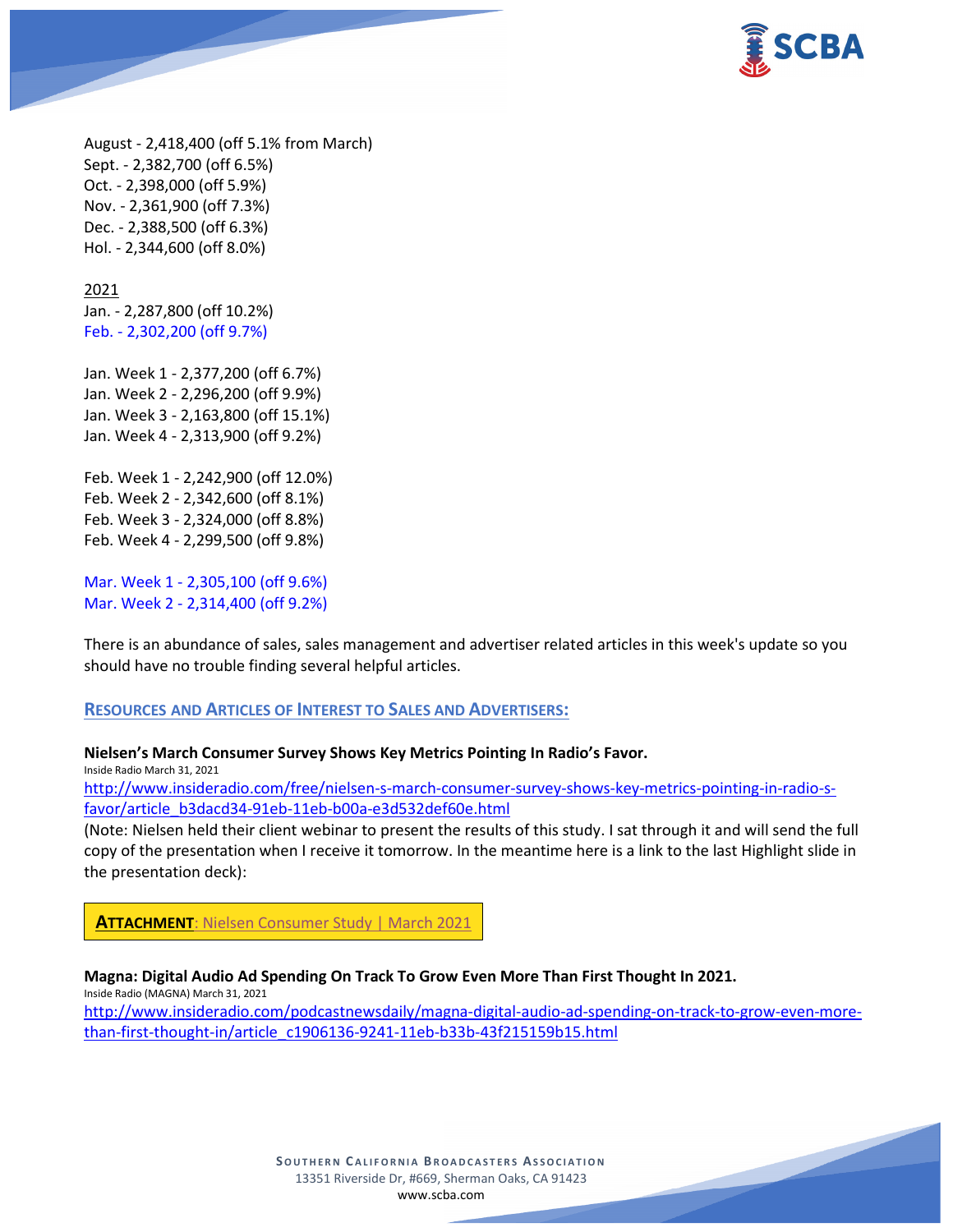

### **Survey: Online sales keep booming as store shopping picks up**

Chain Store Age March 30, 2021 [https://chainstoreage.com/survey-online-sales-keep-booming-store-shopping](https://chainstoreage.com/survey-online-sales-keep-booming-store-shopping-picks?utm_source=omeda&utm_medium=email&utm_campaign=NL_CSA+Day+Breaker&utm_keyword=&oly_enc_id=8319H4585489H7M)[picks?utm\\_source=omeda&utm\\_medium=email&utm\\_campaign=NL\\_CSA+Day+Breaker&utm\\_keyword=&oly\\_e](https://chainstoreage.com/survey-online-sales-keep-booming-store-shopping-picks?utm_source=omeda&utm_medium=email&utm_campaign=NL_CSA+Day+Breaker&utm_keyword=&oly_enc_id=8319H4585489H7M) [nc\\_id=8319H4585489H7M](https://chainstoreage.com/survey-online-sales-keep-booming-store-shopping-picks?utm_source=omeda&utm_medium=email&utm_campaign=NL_CSA+Day+Breaker&utm_keyword=&oly_enc_id=8319H4585489H7M)

### **Study: Consumers miss shopping in-store; Target No. 1 for in-store experience**

Chain Store Age March 23, 2021 [https://chainstoreage.com/study-consumers-miss-shopping-store-target-no-1-store](https://chainstoreage.com/study-consumers-miss-shopping-store-target-no-1-store-experience?oly_enc_id=8319H4585489H7M&utm_source=omeda&utm_medium=email&utm_campaign=NL_CSA_Store+Spaces&utm_keyword=)[experience?oly\\_enc\\_id=8319H4585489H7M&utm\\_source=omeda&utm\\_medium=email&utm\\_campaign=NL\\_CS](https://chainstoreage.com/study-consumers-miss-shopping-store-target-no-1-store-experience?oly_enc_id=8319H4585489H7M&utm_source=omeda&utm_medium=email&utm_campaign=NL_CSA_Store+Spaces&utm_keyword=) [A\\_Store+Spaces&utm\\_keyword=](https://chainstoreage.com/study-consumers-miss-shopping-store-target-no-1-store-experience?oly_enc_id=8319H4585489H7M&utm_source=omeda&utm_medium=email&utm_campaign=NL_CSA_Store+Spaces&utm_keyword=)

## **GroupM: Radio Advertising To Grow 7.6% In 2021, As Podcasting Adds Some 'Sizzle.'**

Inside Radio March 30, 2021 [http://www.insideradio.com/free/groupm-radio-advertising-to-grow-7-6-in-2021-as-podcasting-adds-some](http://www.insideradio.com/free/groupm-radio-advertising-to-grow-7-6-in-2021-as-podcasting-adds-some-sizzle/article_f3fdf39e-9120-11eb-9185-9fc4e76ceae6.html)[sizzle/article\\_f3fdf39e-9120-11eb-9185-9fc4e76ceae6.html](http://www.insideradio.com/free/groupm-radio-advertising-to-grow-7-6-in-2021-as-podcasting-adds-some-sizzle/article_f3fdf39e-9120-11eb-9185-9fc4e76ceae6.html)

### **Rising retail demand expected to bring Q1 sales close to pre-pandemic levels**

Automotive News March 30, 2021 [https://www.autonews.com/sales/rising-retail-demand-expected-bring-q1-sales-close-pre-pandemic](https://www.autonews.com/sales/rising-retail-demand-expected-bring-q1-sales-close-pre-pandemic-levels?utm_source=daily&utm_medium=email&utm_campaign=20210330&utm_content=article2-readmore)[levels?utm\\_source=daily&utm\\_medium=email&utm\\_campaign=20210330&utm\\_content=article2-readmore](https://www.autonews.com/sales/rising-retail-demand-expected-bring-q1-sales-close-pre-pandemic-levels?utm_source=daily&utm_medium=email&utm_campaign=20210330&utm_content=article2-readmore)

## **Study: Advertisers Underestimate U.S. Worker Commutes, AM/FM Recovers Upscale Listeners.**

Inside Radio (Westwood One/Bouvard) March 30, 2021 [http://www.insideradio.com/free/study-advertisers-underestimate-u-s-worker-commutes-am-fm-recovers](http://www.insideradio.com/free/study-advertisers-underestimate-u-s-worker-commutes-am-fm-recovers-upscale-listeners/article_d32e8002-9120-11eb-9862-3b005944d39f.html)[upscale-listeners/article\\_d32e8002-9120-11eb-9862-3b005944d39f.html](http://www.insideradio.com/free/study-advertisers-underestimate-u-s-worker-commutes-am-fm-recovers-upscale-listeners/article_d32e8002-9120-11eb-9862-3b005944d39f.html)

## **Virtual Selling is Here to Stay (Statistics That Prove It)**

The Center For Sales Strategy March 30, 3031

[https://blog.thecenterforsalesstrategy.com/virtual-selling-is-here-to](https://blog.thecenterforsalesstrategy.com/virtual-selling-is-here-to-stay?utm_campaign=subscriber&utm_medium=email&_hsmi=118669217&_hsenc=p2ANqtz-88SnoPUISFKVIi-0FLsm4VzMPgqCiZRhkQ4lDplfsuTgEyP0MkJ7htsfrTsEBqzyTVv15u2wK4cyyebed3YJkCFOV0UQ&utm_content=118669217&utm_source=hs_email)[stay?utm\\_campaign=subscriber&utm\\_medium=email&\\_hsmi=118669217&\\_hsenc=p2ANqtz-88SnoPUISFKVIi-](https://blog.thecenterforsalesstrategy.com/virtual-selling-is-here-to-stay?utm_campaign=subscriber&utm_medium=email&_hsmi=118669217&_hsenc=p2ANqtz-88SnoPUISFKVIi-0FLsm4VzMPgqCiZRhkQ4lDplfsuTgEyP0MkJ7htsfrTsEBqzyTVv15u2wK4cyyebed3YJkCFOV0UQ&utm_content=118669217&utm_source=hs_email)[0FLsm4VzMPgqCiZRhkQ4lDplfsuTgEyP0MkJ7htsfrTsEBqzyTVv15u2wK4cyyebed3YJkCFOV0UQ&utm\\_content=11](https://blog.thecenterforsalesstrategy.com/virtual-selling-is-here-to-stay?utm_campaign=subscriber&utm_medium=email&_hsmi=118669217&_hsenc=p2ANqtz-88SnoPUISFKVIi-0FLsm4VzMPgqCiZRhkQ4lDplfsuTgEyP0MkJ7htsfrTsEBqzyTVv15u2wK4cyyebed3YJkCFOV0UQ&utm_content=118669217&utm_source=hs_email) [8669217&utm\\_source=hs\\_email](https://blog.thecenterforsalesstrategy.com/virtual-selling-is-here-to-stay?utm_campaign=subscriber&utm_medium=email&_hsmi=118669217&_hsenc=p2ANqtz-88SnoPUISFKVIi-0FLsm4VzMPgqCiZRhkQ4lDplfsuTgEyP0MkJ7htsfrTsEBqzyTVv15u2wK4cyyebed3YJkCFOV0UQ&utm_content=118669217&utm_source=hs_email)

### **Nielsen CDM Data Shows At-Work's Share Of Listening Approaching Pre-Pandemic Level.**

Inside Radio March 29, 2021 [http://www.insideradio.com/free/nielsen-cdm-data-shows-at-work-s-share-of-listening-approaching-pre](http://www.insideradio.com/free/nielsen-cdm-data-shows-at-work-s-share-of-listening-approaching-pre-pandemic-level/article_c9153ae8-905d-11eb-9683-278bb3177edf.html)[pandemic-level/article\\_c9153ae8-905d-11eb-9683-278bb3177edf.html](http://www.insideradio.com/free/nielsen-cdm-data-shows-at-work-s-share-of-listening-approaching-pre-pandemic-level/article_c9153ae8-905d-11eb-9683-278bb3177edf.html)

## **KPMG survey: Retail CEOs feel confident; supply chain risk is biggest concern**

Chain Store Age March 29, 2021 [https://chainstoreage.com/kpmg-survey-retail-ceos-feel-confident-supply-chain-risk-biggest](https://chainstoreage.com/kpmg-survey-retail-ceos-feel-confident-supply-chain-risk-biggest-concern?utm_source=omeda&utm_medium=email&utm_campaign=NL_CSA+Day+Breaker&utm_keyword=&oly_enc_id=8319H4585489H7M)[concern?utm\\_source=omeda&utm\\_medium=email&utm\\_campaign=NL\\_CSA+Day+Breaker&utm\\_keyword=&oly](https://chainstoreage.com/kpmg-survey-retail-ceos-feel-confident-supply-chain-risk-biggest-concern?utm_source=omeda&utm_medium=email&utm_campaign=NL_CSA+Day+Breaker&utm_keyword=&oly_enc_id=8319H4585489H7M) [\\_enc\\_id=8319H4585489H7M](https://chainstoreage.com/kpmg-survey-retail-ceos-feel-confident-supply-chain-risk-biggest-concern?utm_source=omeda&utm_medium=email&utm_campaign=NL_CSA+Day+Breaker&utm_keyword=&oly_enc_id=8319H4585489H7M)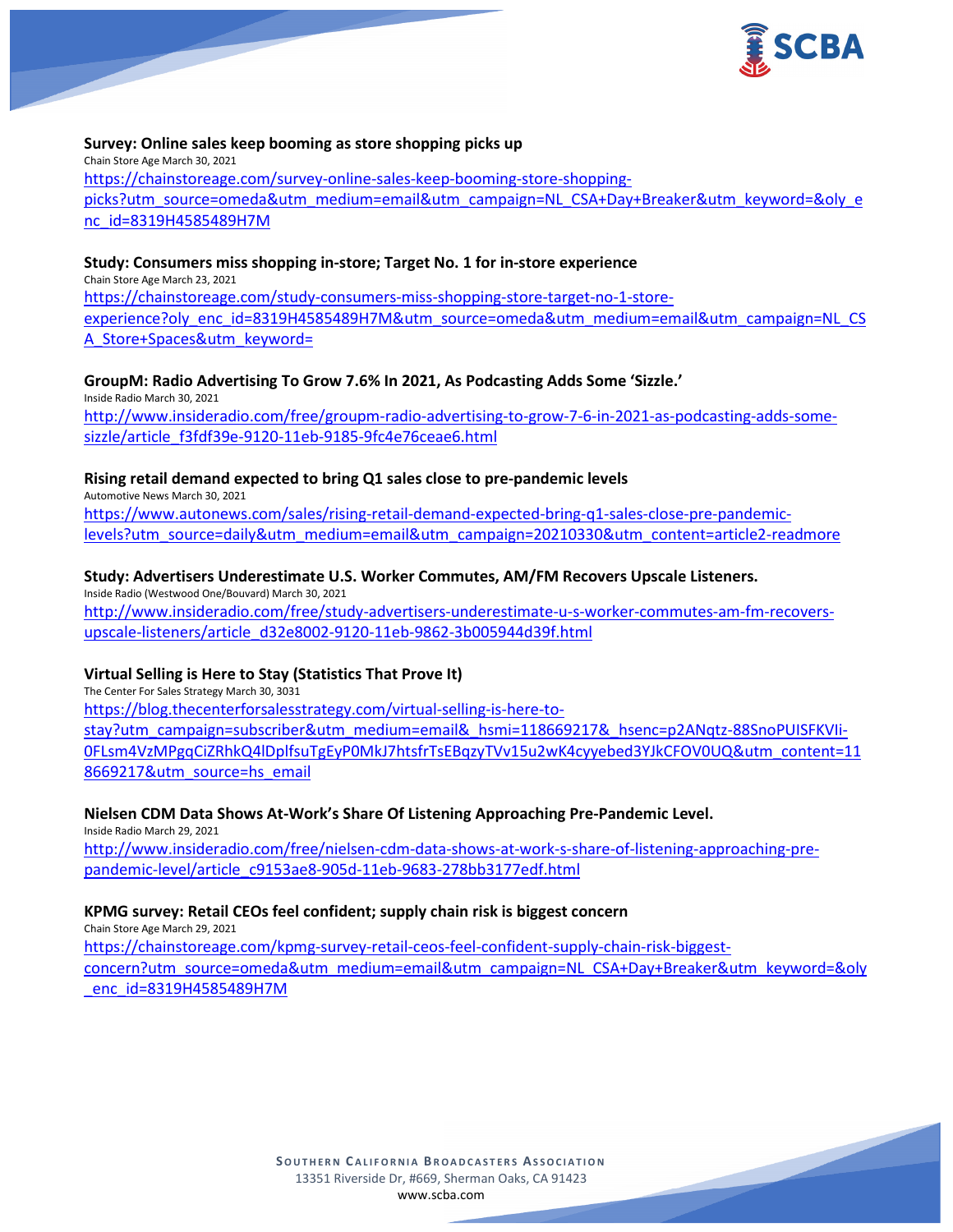

## **Survey: Men more inclined to shop in-store post vaccination** Chain Store Age March 29, 2020 [https://chainstoreage.com/survey-men-more-inclined-shop-store-post](https://chainstoreage.com/survey-men-more-inclined-shop-store-post-vaccination?oly_enc_id=8319H4585489H7M&utm_source=omeda&utm_medium=email&utm_campaign=NL_CSA+Day+Breaker&utm_keyword=)[vaccination?oly\\_enc\\_id=8319H4585489H7M&utm\\_source=omeda&utm\\_medium=email&utm\\_campaign=NL\\_C](https://chainstoreage.com/survey-men-more-inclined-shop-store-post-vaccination?oly_enc_id=8319H4585489H7M&utm_source=omeda&utm_medium=email&utm_campaign=NL_CSA+Day+Breaker&utm_keyword=) [SA+Day+Breaker&utm\\_keyword=](https://chainstoreage.com/survey-men-more-inclined-shop-store-post-vaccination?oly_enc_id=8319H4585489H7M&utm_source=omeda&utm_medium=email&utm_campaign=NL_CSA+Day+Breaker&utm_keyword=)

## **Nielsen Data Shows Why Gender Remains A Big Podcast Ad Buying Factor.**

Inside Radio (Neilsen) March 29, 2021 [http://www.insideradio.com/free/nielsen-data-shows-why-gender-remains-a-big-podcast-ad-buying](http://www.insideradio.com/free/nielsen-data-shows-why-gender-remains-a-big-podcast-ad-buying-factor/article_5465c65e-905d-11eb-b868-077d2b59f31f.html)[factor/article\\_5465c65e-905d-11eb-b868-077d2b59f31f.html](http://www.insideradio.com/free/nielsen-data-shows-why-gender-remains-a-big-podcast-ad-buying-factor/article_5465c65e-905d-11eb-b868-077d2b59f31f.html)

Here is a Google Drive link to the full Nielsen report:

**ATTACHMENT[: Nielsen Podcasting Today | February](https://scba.com/nielsen-podcasting-today-feb-2021/) 2021** 

#### **5G will blur the line between physical and digital retail** eMarketer March 21, 2021

<https://www.emarketer.com/content/5g-will-blur-line-between-physical-digital-retail?ecid=NL1016>

## **Sales Reps, Choose Your Friends Wisely or Suffer**

SalesFuel March 27, 2021 <https://salesfuel.com/sales-reps-choose-your-friends-wisely-or-suffer/>

## **Inside Sales Skills to Master for Your New Position**

SalesFuel March 27, 2021 <https://salesfuel.com/inside-sales-skills-to-master-for-your-new-position/>

## **Delay on Suez Canal could cripple already struggling auto industry**

NBC News March 27, 2021

[https://www.nbcnews.com/business/autos/delay-suez-canal-could-cripple-already-struggling-auto-industry](https://www.nbcnews.com/business/autos/delay-suez-canal-could-cripple-already-struggling-auto-industry-n1262191)[n1262191](https://www.nbcnews.com/business/autos/delay-suez-canal-could-cripple-already-struggling-auto-industry-n1262191)

### **Digital and Traditional Advertising Are the Secret to Long-term Success**

Business 2 Community March 26, 2021 [https://www.business2community.com/marketing/digital-and-traditional-advertising-are-the-secret-to-long](https://www.business2community.com/marketing/digital-and-traditional-advertising-are-the-secret-to-long-term-success-02394529)[term-success-02394529](https://www.business2community.com/marketing/digital-and-traditional-advertising-are-the-secret-to-long-term-success-02394529)

## **Nielsen: Young Adults Near Three Hours Of Streaming Audio Listening Per Week.**

Inside Radio (Nielsen) March 26, 2021 [http://www.insideradio.com/free/nielsen-young-adults-near-three-hours-of-streaming-audio-listening-per](http://www.insideradio.com/free/nielsen-young-adults-near-three-hours-of-streaming-audio-listening-per-week/article_20889da8-8dfa-11eb-ac7d-4743b4d25e57.html)[week/article\\_20889da8-8dfa-11eb-ac7d-4743b4d25e57.html](http://www.insideradio.com/free/nielsen-young-adults-near-three-hours-of-streaming-audio-listening-per-week/article_20889da8-8dfa-11eb-ac7d-4743b4d25e57.html)

## **Agencies Expect 'Notable' Ad Rebound in 2021 From Pent-Up Consumer Demand.**

Inside Radio (Nielsen) March 26, 2021 [http://www.insideradio.com/free/agencies-expect-notable-ad-rebound-in-2021-from-pent-up-consumer](http://www.insideradio.com/free/agencies-expect-notable-ad-rebound-in-2021-from-pent-up-consumer-demand/article_faa34214-8df9-11eb-8b01-8f5a6027564c.html)[demand/article\\_faa34214-8df9-11eb-8b01-8f5a6027564c.html](http://www.insideradio.com/free/agencies-expect-notable-ad-rebound-in-2021-from-pent-up-consumer-demand/article_faa34214-8df9-11eb-8b01-8f5a6027564c.html)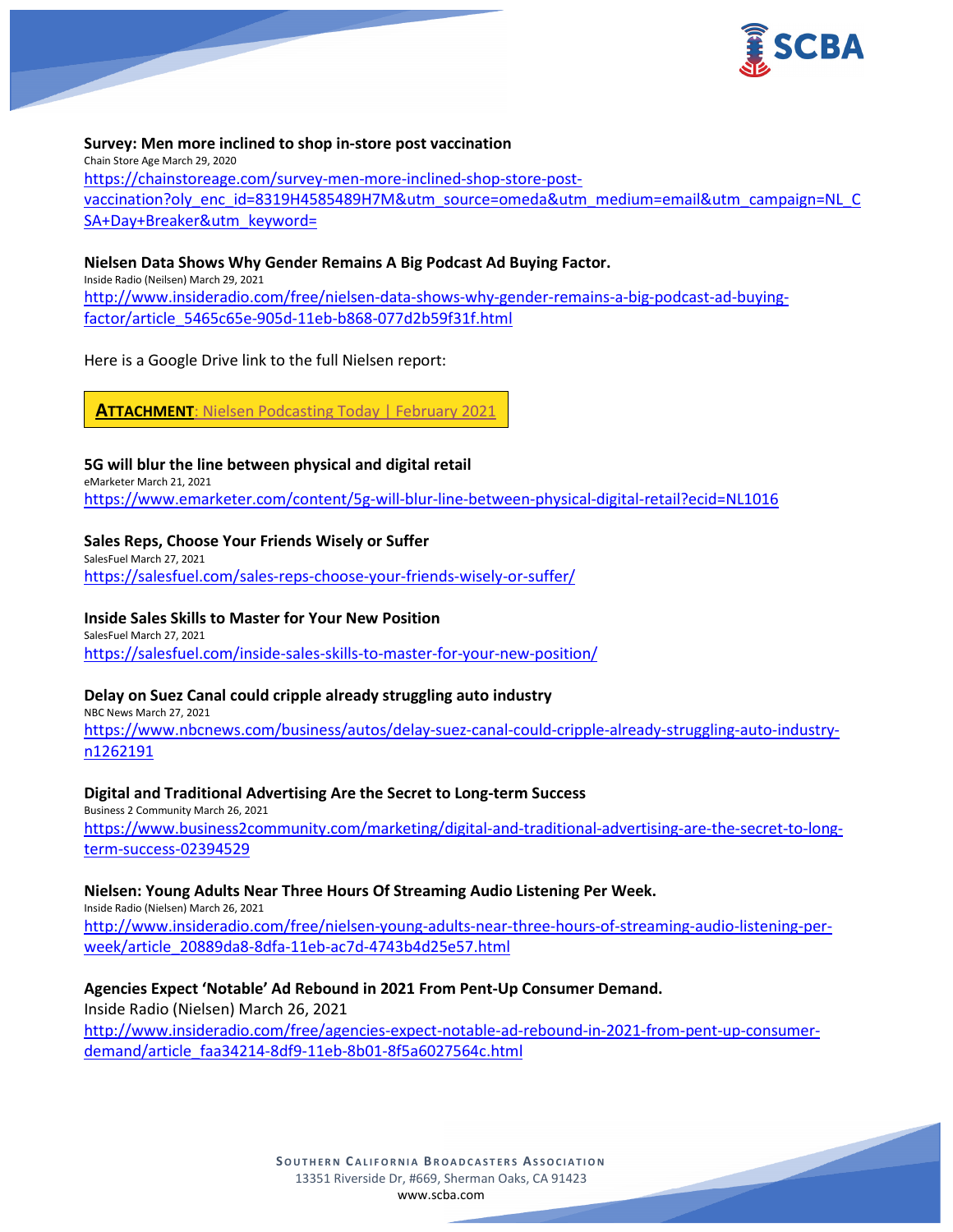

Here is a Google Drive link to the full Nielsen report:

**ATTACHMENT**[: Nielsen Total Audience Report](https://scba.com/2021_q3_nielsen_total_audience_report/) | March 2021

## **Radio Scores Near The Top For Trust In Advertising, YouGov Study Shows.**

Inside Radio (YouGov) March 26, 2021

[http://www.insideradio.com/free/radio-scores-near-the-top-for-trust-in-advertising-yougov-study](http://www.insideradio.com/free/radio-scores-near-the-top-for-trust-in-advertising-yougov-study-shows/article_50914500-8df9-11eb-aebc-771bd21ae1bf.html)[shows/article\\_50914500-8df9-11eb-aebc-771bd21ae1bf.html](http://www.insideradio.com/free/radio-scores-near-the-top-for-trust-in-advertising-yougov-study-shows/article_50914500-8df9-11eb-aebc-771bd21ae1bf.html)

## **The Five Ad Categories Set To Boost Radio Ad Spend The Most This Year.**

Inside Radio (Borrell Associates) March 26, 2021 [http://www.insideradio.com/free/the-five-ad-categories-set-to-boost-radio-ad-spend-the-most-this](http://www.insideradio.com/free/the-five-ad-categories-set-to-boost-radio-ad-spend-the-most-this-year/article_8c02f094-8d35-11eb-ae6d-97f5c966d4b9.html?utm_campaign=subscriber&utm_medium=email&_hsmi=118007120&_hsenc=p2ANqtz-8moxg13mNzSojaiUlkjiq6XxT6fCfd4e-CszYYmQKBAa_WDyGE0nsN8Y33jLFHYyYeAfYEExvsyY1WUZVknNcsHR-5ig&utm_content=118007120&utm_source=hs_email)[year/article\\_8c02f094-8d35-11eb-ae6d-](http://www.insideradio.com/free/the-five-ad-categories-set-to-boost-radio-ad-spend-the-most-this-year/article_8c02f094-8d35-11eb-ae6d-97f5c966d4b9.html?utm_campaign=subscriber&utm_medium=email&_hsmi=118007120&_hsenc=p2ANqtz-8moxg13mNzSojaiUlkjiq6XxT6fCfd4e-CszYYmQKBAa_WDyGE0nsN8Y33jLFHYyYeAfYEExvsyY1WUZVknNcsHR-5ig&utm_content=118007120&utm_source=hs_email)[97f5c966d4b9.html?utm\\_campaign=subscriber&utm\\_medium=email&\\_hsmi=118007120&\\_hsenc=p2ANqtz-](http://www.insideradio.com/free/the-five-ad-categories-set-to-boost-radio-ad-spend-the-most-this-year/article_8c02f094-8d35-11eb-ae6d-97f5c966d4b9.html?utm_campaign=subscriber&utm_medium=email&_hsmi=118007120&_hsenc=p2ANqtz-8moxg13mNzSojaiUlkjiq6XxT6fCfd4e-CszYYmQKBAa_WDyGE0nsN8Y33jLFHYyYeAfYEExvsyY1WUZVknNcsHR-5ig&utm_content=118007120&utm_source=hs_email)[8moxg13mNzSojaiUlkjiq6XxT6fCfd4e-CszYYmQKBAa\\_WDyGE0nsN8Y33jLFHYyYeAfYEExvsyY1WUZVknNcsHR-](http://www.insideradio.com/free/the-five-ad-categories-set-to-boost-radio-ad-spend-the-most-this-year/article_8c02f094-8d35-11eb-ae6d-97f5c966d4b9.html?utm_campaign=subscriber&utm_medium=email&_hsmi=118007120&_hsenc=p2ANqtz-8moxg13mNzSojaiUlkjiq6XxT6fCfd4e-CszYYmQKBAa_WDyGE0nsN8Y33jLFHYyYeAfYEExvsyY1WUZVknNcsHR-5ig&utm_content=118007120&utm_source=hs_email)[5ig&utm\\_content=118007120&utm\\_source=hs\\_email](http://www.insideradio.com/free/the-five-ad-categories-set-to-boost-radio-ad-spend-the-most-this-year/article_8c02f094-8d35-11eb-ae6d-97f5c966d4b9.html?utm_campaign=subscriber&utm_medium=email&_hsmi=118007120&_hsenc=p2ANqtz-8moxg13mNzSojaiUlkjiq6XxT6fCfd4e-CszYYmQKBAa_WDyGE0nsN8Y33jLFHYyYeAfYEExvsyY1WUZVknNcsHR-5ig&utm_content=118007120&utm_source=hs_email)

## **The Auto Industry Is Asking For It**

Wards Automotive March 26, 2021 <https://www.wardsauto.com/industry-news/auto-industry-asking-it>

## **Online Audio Will Be One Of 2021's Fastest Growers For Local Advertisers.**

Inside Radio (Borrell Associates) March 25, 2021 [http://www.insideradio.com/podcastnewsdaily/online-audio-will-be-one-of-2021-s-fastest-growers-for-local](http://www.insideradio.com/podcastnewsdaily/online-audio-will-be-one-of-2021-s-fastest-growers-for-local-advertisers/article_5184ee5e-8d85-11eb-a0dd-3fab7023c360.html)[advertisers/article\\_5184ee5e-8d85-11eb-a0dd-3fab7023c360.html](http://www.insideradio.com/podcastnewsdaily/online-audio-will-be-one-of-2021-s-fastest-growers-for-local-advertisers/article_5184ee5e-8d85-11eb-a0dd-3fab7023c360.html)

### **Where To Find Digital Dollars**

Radio Ink -March 25, 2021 [https://radioink.com/2021/03/25/where-to-find-digital](https://radioink.com/2021/03/25/where-to-find-digital-dollars/?vgo_ee=g4MdIIvetgiR1mkR7kijJ4BI1h38V58Ke8bVrp%2FmcsM%3D)[dollars/?vgo\\_ee=g4MdIIvetgiR1mkR7kijJ4BI1h38V58Ke8bVrp%2FmcsM%3D](https://radioink.com/2021/03/25/where-to-find-digital-dollars/?vgo_ee=g4MdIIvetgiR1mkR7kijJ4BI1h38V58Ke8bVrp%2FmcsM%3D)

## **RESOURCES AND ARTICLES OF INTEREST TO MANAGERS FOR PLANNING AND FORECASTING:**

### **Plan April Fools' Day On-Air Stunts With Care – Remember the FCC Hoax Rule**

Broadcast Law Blog (David Oxenford) March 30, 2021 [https://www.broadcastlawblog.com/2021/03/articles/plan-april-fools-day-on-air-stunts-with-care-remember](https://www.broadcastlawblog.com/2021/03/articles/plan-april-fools-day-on-air-stunts-with-care-remember-the-fcc-hoax-rule/)[the-fcc-hoax-rule/](https://www.broadcastlawblog.com/2021/03/articles/plan-april-fools-day-on-air-stunts-with-care-remember-the-fcc-hoax-rule/)

#### **'A V-shaped recovery': Slow recovery ahead for mobile marketers post-Apple tracking crackdown** DIGIDAY March 30, 2021

[https://digiday.com/marketing/a-v-shaped-recovery-slow-recovery-ahead-for-mobile-marketers-post-apple](https://digiday.com/marketing/a-v-shaped-recovery-slow-recovery-ahead-for-mobile-marketers-post-apple-tracking-crackdown/)[tracking-crackdown/](https://digiday.com/marketing/a-v-shaped-recovery-slow-recovery-ahead-for-mobile-marketers-post-apple-tracking-crackdown/)